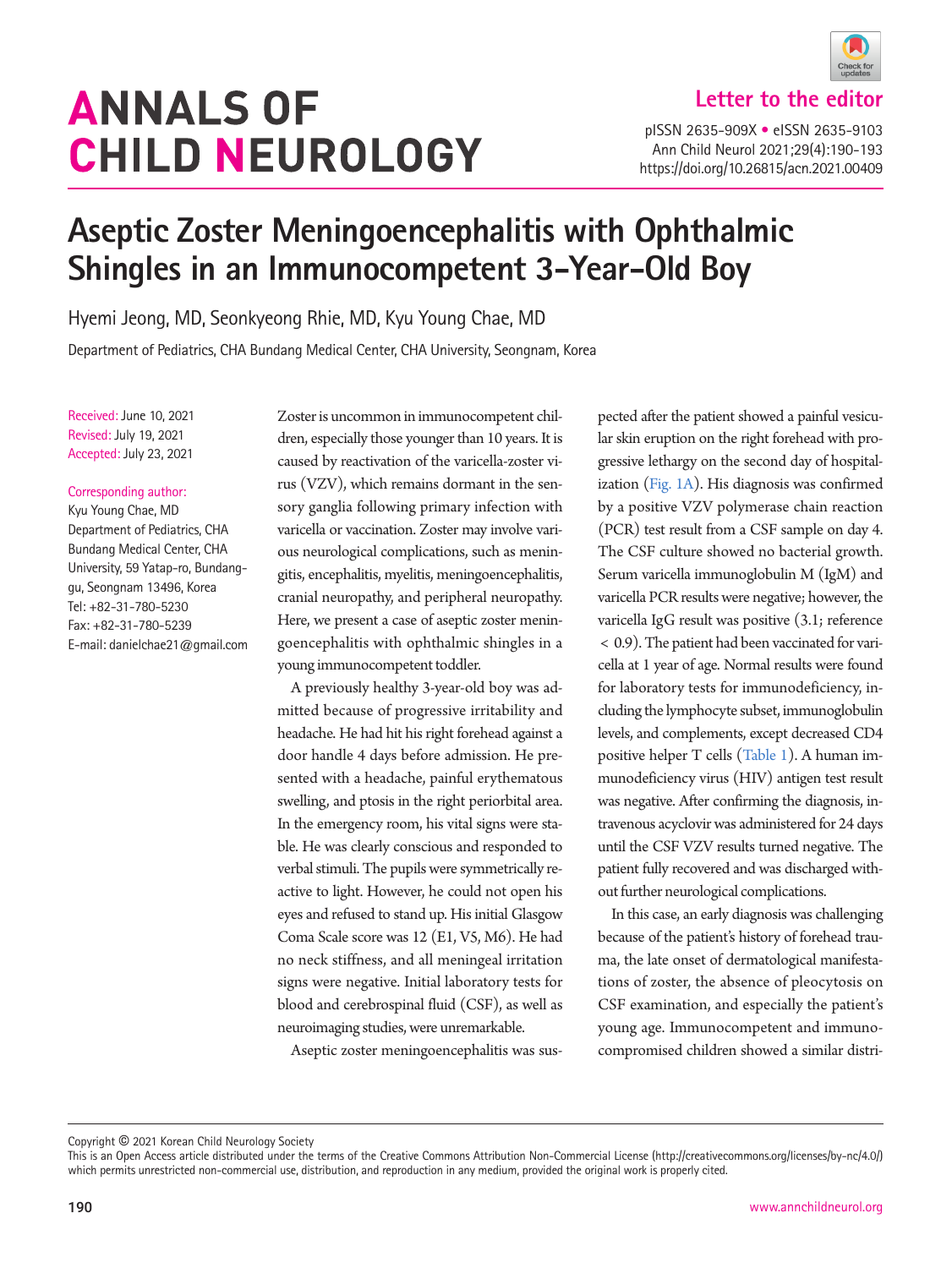<span id="page-1-0"></span>

**Fig. 1.** Maculopapular rash evolving into vesicles with erythematous regions on the right V1 dermatome. (A) Hospital day (HD) 2, (B) HD 7, (C) HD 9.

<span id="page-1-1"></span>**Table 1.** Laboratory results of the patient

| Analytes                              | <b>Results</b>    | Reference values    |
|---------------------------------------|-------------------|---------------------|
| <b>Blood examination</b>              |                   |                     |
| White blood cells $(x 10^3/\mu)$      | 6.65              | $4.0 - 12.0$        |
| Segmented neutrophils (%)             | 74.4              | $54 - 62$           |
| Hemoglobin (g/dL)                     | 12.8              | $11.5 - 14.5$       |
| Platelets ( $\times 10^3/\mu$ L)      | 337               | 150-400             |
| C-reactive protein (mg/dL)            | < 0.03            | $0 - 0.3$           |
| Glucose (mg/dL)                       | 101               | $60 - 100$          |
| Cerebrospinal fluid examination       |                   |                     |
| Opening pressure (cmH <sub>2</sub> O) | 15                | < 18                |
| White blood cells $(lmm3)$            | $\Omega$          | $0 - 8$             |
| Protein (mg/dL)                       | 11.7              | $15 - 45$           |
| Glucose (mg/dL)                       | 73                | > 2/3 serum glucose |
| Test for immunodeficiency             |                   |                     |
| Lymphocyte subset                     |                   |                     |
| CD3 (%)                               | 49.5              | $59 - 85$           |
| CD4 (%)                               | 16.4 <sup>a</sup> | $29 - 57$           |
| CD8 (%)                               | 18                | $11 - 38$           |
| CD4/CD8                               | 0.92              | $0.9 - 3.6$         |
| CD19 (%)                              | 37.3              | $6.4 - 23$          |
| CD56 (%)                              | 12.3              | $5.6 - 31$          |
| Immunoglobulin                        |                   |                     |
| lgG (mg/dL)                           | 959               | $700 - 1,600$       |
| IgA (mg/dL)                           | 104               | $70 - 400$          |
| IgM (mg/dL)                           | 88.8              | $40 - 230$          |
| IgD (mg/dL)                           | 0.22              | $0.13 - 15.27$      |
| Complement                            |                   |                     |
| $C3$ (mg/dL)                          | 105               | $90 - 180$          |
| $C4$ (mg/dL)                          | 7.99              | $10 - 40$           |
| CH50 (U/mL)                           | 60                | $23 - 46$           |

<sup>a</sup>CD4+ helper T lymphocyte level was below the normal range.

bution of age at herpes zoster onset. Pediatric herpes zoster is very common between 10 to 14 years of age  $[1]$ . The incidence of zoster in children peaks twice: at 4–5 and 10–13 years of age [\[2](#page-2-1)]. Several cases of pediatric herpes zoster meningitis have been reported in Korea, all of which were in children between 8 and 14 years of age, with no cases observed in children under 5 years of age [\[3](#page-2-2)[,4\]](#page-2-3). Earlier reports have stated that zoster occurs at a significantly shorter interval if VZV infection is acquired during infancy [\[5](#page-2-4)]. Although our patient had been exposed to chickenpox at 70 days of age, he had never developed a clinically evident varicella infection. His early VZV exposure before 1 year of age may have been a precipitating factor for developing zoster. He also had a sustained closed head injury prior to admission, which led us to suspect that a systemic immune response to the injury might have contributed to the onset of herpes zoster ophthalmicus and VZV meningoencephalitis.

The incidence and severity of herpes zoster and neurological complications are associated with decreased cell-mediated immunity to VZV  $[6]$  $[6]$ . Although the VZV-specific T cell counts could not be determined in this patient, we believe that quantitative decreases in CD4+ T-lymphocytes limit the adaptive immunity to VZV, thereby increasing the risk of meningoencephalitis.

This patient did not show pleocytosis in the CSF. Only 38% of patients with herpes zoster have elevated lymphocytes in their CSF [\[7\]](#page-2-6). A shorter period from the onset of meningitis to the clinical examination increases the likelihood of not detecting CSF pleocytosis. For a more reliable diagnosis of meningoencephalitis, performing follow-up CSF analysis a few days later to check for pleocytosis may be helpful. In our patient, a follow-up CSF analysis was not performed due to progressive lethargy, which is a contraindication for lumbar puncture.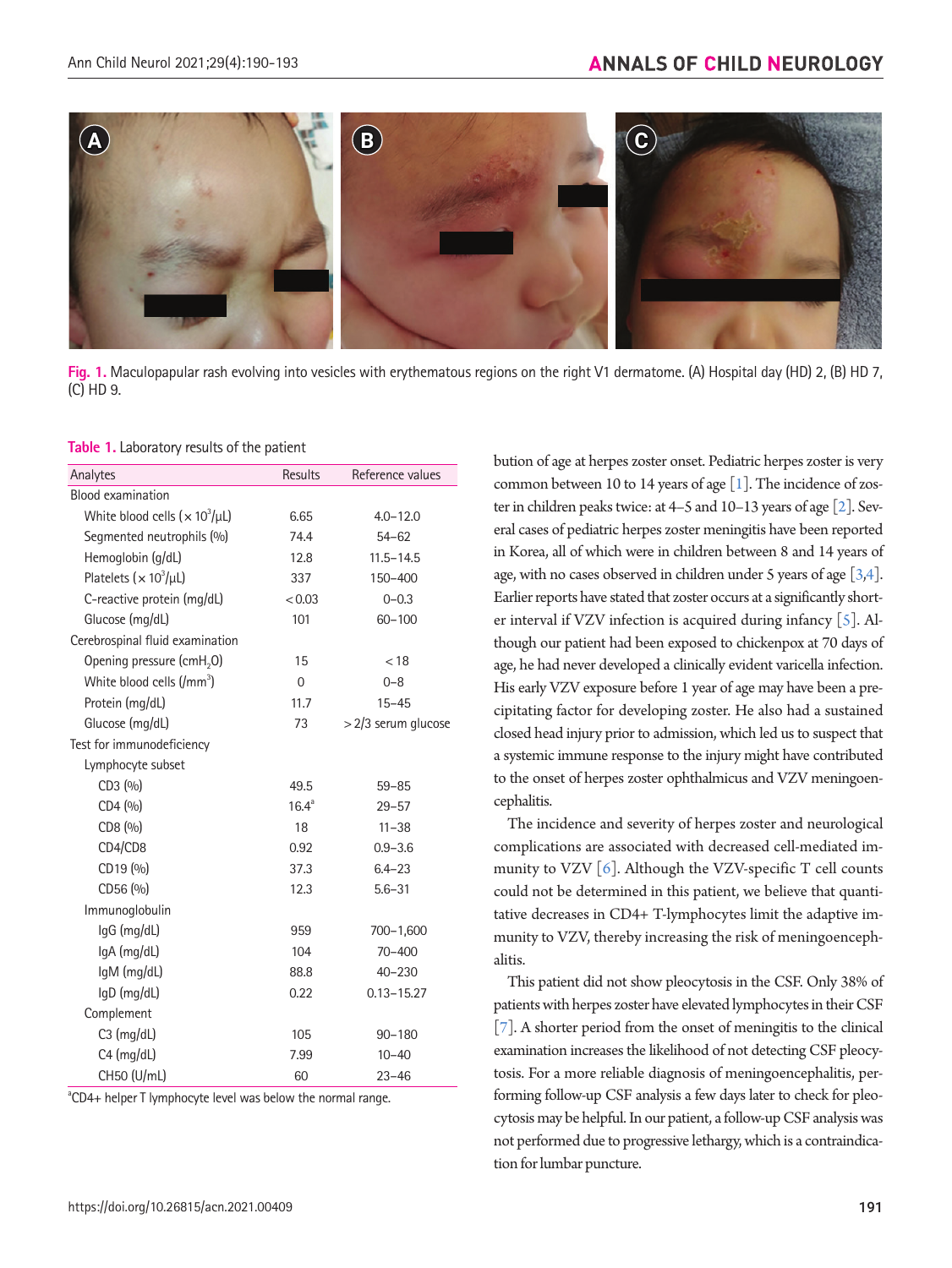As the patient's consciousness declined, electroencephalography (EEG) would have also been indicated to investigate for encephalopathy, but EEG was not performed because his shingles encompassed the entire right forehead, rendering an examination impos-sible [\(Fig. 1B](#page-1-0) and [C](#page-1-0)). Finally, a positive PCR test result for VZV in CSF with a typical vesicular rash and progressive lethargic consciousness led us to conclusively diagnose aseptic zoster encephalitis, although there was no pleocytosis in the CSF study and EEG was not possible.

Children with VZV encephalitis regularly undergo central nervous system imaging studies that typically yield normal results. However, magnetic resonance imaging may occasionally show edema or white matter lesions that suggest acute demyelinating encephalomyelitis. Neuroimaging studies did not show significant findings in our patient.

Although treatment for zoster meningitis in immunocompetent children has not been established, zoster meningitis should be treated promptly and aggressively to prevent complicated zoster meningoencephalitis. To treat complicated zoster, acyclovir (10 mg/kg/dose or 500 mg/m $^2$ /dose) every 8 hours is recommended for 10 to 14 days [\[8](#page-2-7)]. The patient was administered intravenous acyclovir at a dose of 30 mg/kg/day. However, it was insufficient to induce resolution of the skin rash. His cutaneous manifestations improved after increasing the dose of acyclovir to 1,500 mg/m $^2/$ day (equivalent to 60 mg/kg/day); the patient received acyclovir for a total of 24 days.

Herpes zoster may occur at any time after varicella infection or vaccination [\[9](#page-2-5)]. Pediatric zoster is typically caused by reactivation after natural infection with VZV. However, among vaccinated children, up to half of cases occur after immunization [\[9\]](#page-2-5). We could not evaluate whether our patient's zoster resulted from the reactivation of wild-type VZV or vaccine-strain VZV. Vaccine-strain herpes zoster favors the lumbar and cervical dermatomes, possibly reflecting vaccinations in the thigh and upper arm. Most wild-type herpes zoster infections are thoracic and typically involve older children [\[9](#page-2-5)]. Since several cases of vaccine-strain herpes zoster in the trigeminal nerve area have been reported, the possibility of reactivation due to vaccination cannot be ruled out, even in this case [\[10\]](#page-3-0).

Zoster meningoencephalitis is very rare among young children. Even if pleocytosis is absent in the initial CSF test or no typical cutaneous vesicles are observed in previously healthy young children, zoster meningoencephalitis should be considered as a differential diagnosis of aseptic meningitis in immunocompetent young children.

This study was approved by the Institutional Review Board of CHA Bundang Medical Center (approval number: 2021-03-013).

Written informed consent by the patients was waived due to a retrospective nature of our study.

### **Conflicts of interest**

No potential conflict of interest relevant to this article was reported.

#### **ORCID**

Hyemi Jeong, https://orcid.org/0000-0002-7027-095X Kyu Young Chae, https://orcid.org/0000-0003-3243-5853

#### **Author contribution**

Conceptualization: HJ, SR, and KYC. Data curation: HJ and KYC. Formal analysis: HJ, SR, and KYC. Funding acquisition: KYC. Methodology: HJ and KYC. Project administration: HJ and KYC. Visualization: HJ. Writing-original draft: HJ. Writing-review & editing: HJ, SR, and KYC.

#### **References**

- <span id="page-2-0"></span>1. [Petursson G, Helgason S, Gudmundsson S, Sigurdsson JA. Her](https://doi.org/10.1097/00006454-199810000-00011)[pes zoster in children and adolescents. Pediatr Infect Dis J](https://doi.org/10.1097/00006454-199810000-00011)  [1998;17:905-8.](https://doi.org/10.1097/00006454-199810000-00011)
- <span id="page-2-1"></span>2. [Latif R, Shope TC. Herpes zoster in normal and immunocom](https://doi.org/10.1001/archpedi.1983.02140340081021)[promised children. Am J Dis Child 1983;137:801-2.](https://doi.org/10.1001/archpedi.1983.02140340081021)
- <span id="page-2-2"></span>[3. Jang HJ, Yoo HW, Yoon L, Kong JH, Lee Y, Nam SO, et al.](https://doi.org/10.26815/jkcns.2017.25.4.281)  [Herpes zoster with aseptic meningitis in immunocompetent](https://doi.org/10.26815/jkcns.2017.25.4.281)  [children: a case series. J Korean Child Neurol Soc 2017;25:](https://doi.org/10.26815/jkcns.2017.25.4.281) [281-5](https://doi.org/10.26815/jkcns.2017.25.4.281).
- <span id="page-2-3"></span>4. Lee JH, Kim YS, Suh ES. A case of aseptic meningitis with herpes zoster. J Korean Child Neurol Soc 2005;13:267-70.
- <span id="page-2-4"></span>[5. Baba K, Yabuuchi H, Takahashi M, Ogra PL. Increased inci](https://doi.org/10.1016/s0022-3476(86)80875-7)[dence of herpes zoster in normal children infected with varicella](https://doi.org/10.1016/s0022-3476(86)80875-7)  [zoster virus during infancy: community-based follow-up study.](https://doi.org/10.1016/s0022-3476(86)80875-7)  [J Pediatr 1986;108:372-7.](https://doi.org/10.1016/s0022-3476(86)80875-7)
- <span id="page-2-5"></span>6. Weinbe[rg A, Levin MJ. VZV T cell-mediated immunity. Curr](https://doi.org/10.1007/82_2010_31)  [Top Microbiol Immunol 2010;342:341-57.](https://doi.org/10.1007/82_2010_31)
- <span id="page-2-6"></span>[7. Higuchi Y, Morishima T. Studies on meningitis phenomena in](https://www.ncbi.nlm.nih.gov/pubmed/2854865)  [herpes zoster. Nihon Hifuka Gakkai Zasshi 1988;98:721-30.](https://www.ncbi.nlm.nih.gov/pubmed/2854865)
- <span id="page-2-7"></span>[8. Kneen R, Michael BD, Menson E, Mehta B, Easton A, Heming](https://doi.org/10.1016/j.jinf.2011.11.013)[way C, et al. Management of suspected viral encephalitis in chil](https://doi.org/10.1016/j.jinf.2011.11.013)[dren: Association of British Neurologists and British Paediatric](https://doi.org/10.1016/j.jinf.2011.11.013)  [Allergy, Immunology and Infection Group nationa](https://doi.org/10.1016/j.jinf.2011.11.013)l guidelines. J Infect 2012;64:449-77.